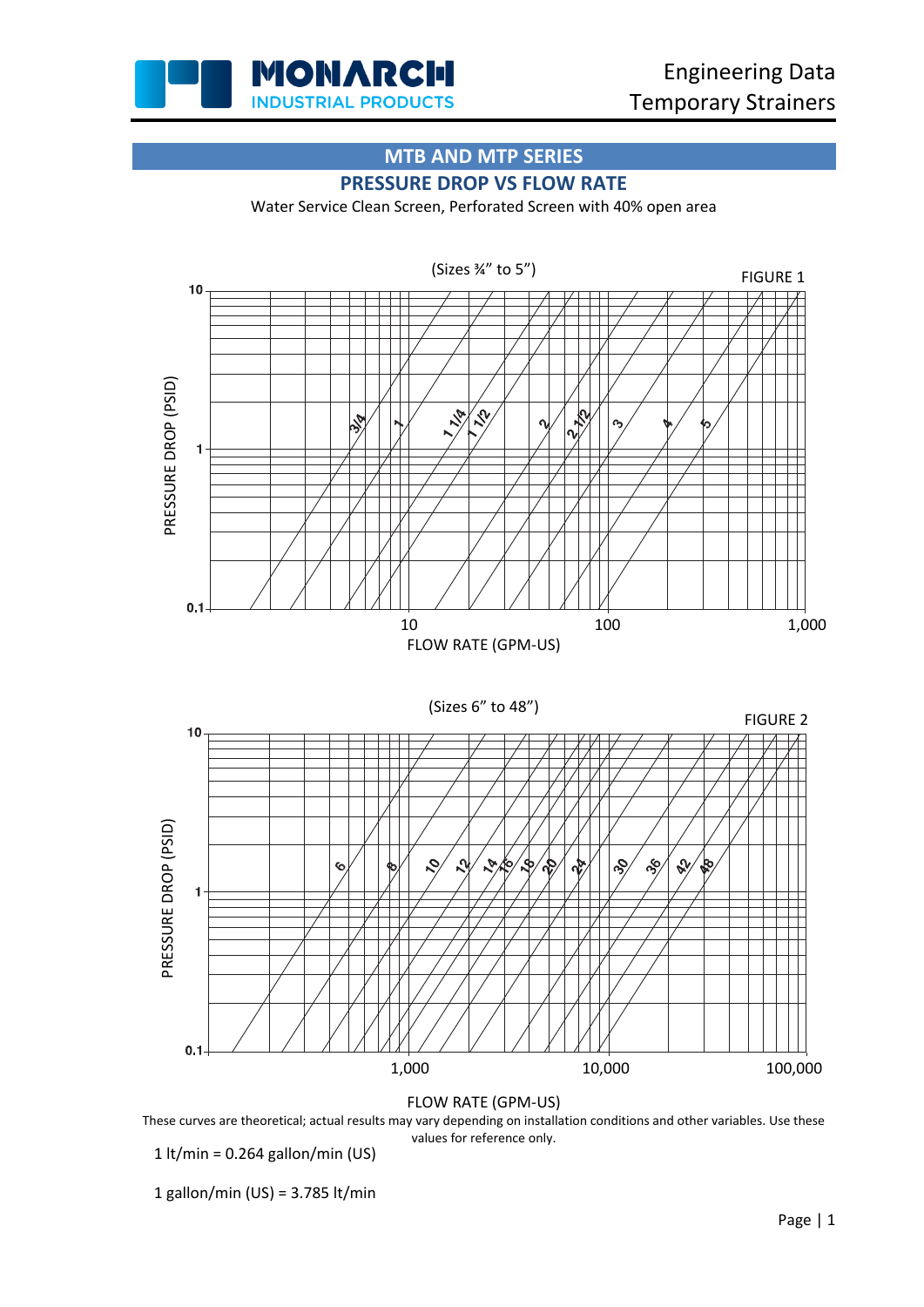

### Correction Factor Chart (For Non-Standard Screens)

Multiply values obtained from figure 1 thru 2 by the appropriate values shown below

|                          |                             |      |                         |     |      | Chart 1                         |
|--------------------------|-----------------------------|------|-------------------------|-----|------|---------------------------------|
| <b>Size</b>              |                             |      | <b>SCREEN OPENINGS</b>  |     |      |                                 |
|                          |                             |      | <b>Perforated Plate</b> |     |      |                                 |
| Range                    | % Screen Material Open Area |      |                         |     |      | See Screen Material pages for % |
|                          | 60%                         | 50%  | 40%                     | 30% | 20%  | Open Areas of perforated plate. |
| $\frac{1}{4}$ " – 1-1/2" | 0.45                        | 0.55 | 0.7                     |     | 1.15 |                                 |
| $2'' - 48''$             | 0.65                        | 0.8  |                         | 1.4 | 2.15 |                                 |

#### **Notes**

Standard screens for sizes 3/4" to 1-1/2" is approximately a 30% open area screen media. Standard screens for sizes 2" and larger is approximately a 40% open area screen media.

| <b>Example 1</b>     |         |                                                                                           |
|----------------------|---------|-------------------------------------------------------------------------------------------|
| <b>Strainer Size</b> | 4"      | (1) Use Figure 1, the DP is 1.25 psid for standard screen (with 40% open area material)   |
| <b>Filtration</b>    |         | 3mm x 4mm pitch (2) Multiply x Specific Gravity: 1.25 x 1.0 = 1.25 psid                   |
|                      |         | (3) Multiply 1.25 psid x 0.8 to correct for the open area of 3mm perf material = 1.0 psid |
| <b>Flow rate</b>     | 200 GPM | Answer is: 1.0 psid                                                                       |
| <b>Service</b>       | Water   |                                                                                           |
| S.G.                 |         | Notes:                                                                                    |
| <b>Viscosity</b>     |         | 30 SSU (3)-(refer to Screen Material, 3mm x 4mm has an open area of 50%)                  |
|                      |         |                                                                                           |

### Pressure Drop Correction Factor Chart

Mesh Lined Baskets and /or Fluids with a Viscosity other than Water

|                                            |       |                     |                             |       |                |                         |                | <b>Chart 2</b>          |
|--------------------------------------------|-------|---------------------|-----------------------------|-------|----------------|-------------------------|----------------|-------------------------|
|                                            |       |                     | Aperture of Mesh Layer (mm) |       |                |                         |                |                         |
| <b>Viscosity</b><br><b>Centistoke</b><br>s | SSU   | <b>Perf</b><br>only | 0.900                       | 0.145 | 0.530<br>0.310 | 0.260<br>0.150<br>0.130 | 0.210<br>0.190 | 0.080<br>0.063<br>0.053 |
| 2                                          | 30    | 1                   | 1.05                        | 1.2   | 1.4            | 0.100<br>1.6            | 1.7            | 0.045<br>2              |
|                                            |       |                     |                             |       |                |                         |                |                         |
| 100                                        | 500   | 1.6                 | 1.7                         | 1.9   | 2.1            | 2.4                     | 2.6            | 3.1                     |
| 216                                        | 1000  | 1.7                 | 2                           | 2.2   | 2.4            | 2.6                     | 2.8            | 3.3                     |
| 433                                        | 2000  | 1.9                 | 2.2                         | 2.4   | 2.7            | 2.9                     | 3.2            | 3.8                     |
| 650                                        | 3000  | $\overline{2}$      | 2.3                         | 2.6   | 2.9            | 3.2                     | 3.5            | 4.1                     |
| 1083                                       | 5000  | 2.2                 | 2.6                         | 3     | 3.5            | 4                       | 4.5            | 5.3                     |
| 2200                                       | 10000 | 2.5                 | 3                           | 3.5   | 4.2            | 5                       | 6              | 7.1                     |

Water = 30 SSU

**Example 2**

| <b>Strainer Size</b> | 4''                   | (1) Use Figure 1, the DP is 1.25 psid for standard screen (with 40% open area material)    |
|----------------------|-----------------------|--------------------------------------------------------------------------------------------|
| <b>Filtration</b>    | 3mm x 4mm pitch       | (2) Multiply x Specific Gravity: $1.25 \times 0.8 = 1.0$ psid                              |
|                      | 150 micron mesh layer | (3) Multiply 1.0 psid $x$ 0.8 to correct for the open area of 3mm perf material = 0.8 psid |
| <b>Flow rate</b>     | 200 GPM               | (4) Multiply x Viscosity/Mesh Layer factor: $0.8 \times 2.4 = 1.92$ psid                   |
| <b>Service</b>       | SAE 10 Oil @ 18°C     | Answer is: 1.92 psid                                                                       |
| S.G.                 | 0.8                   |                                                                                            |
| <b>Viscosity</b>     | 500 SSU               | Notes:                                                                                     |
|                      |                       | (3) - (refer to Screen Material, 3mm x 4mm has an open area of 50%)                        |
|                      |                       | (4) - (refer to Chart 2 for correction factor)                                             |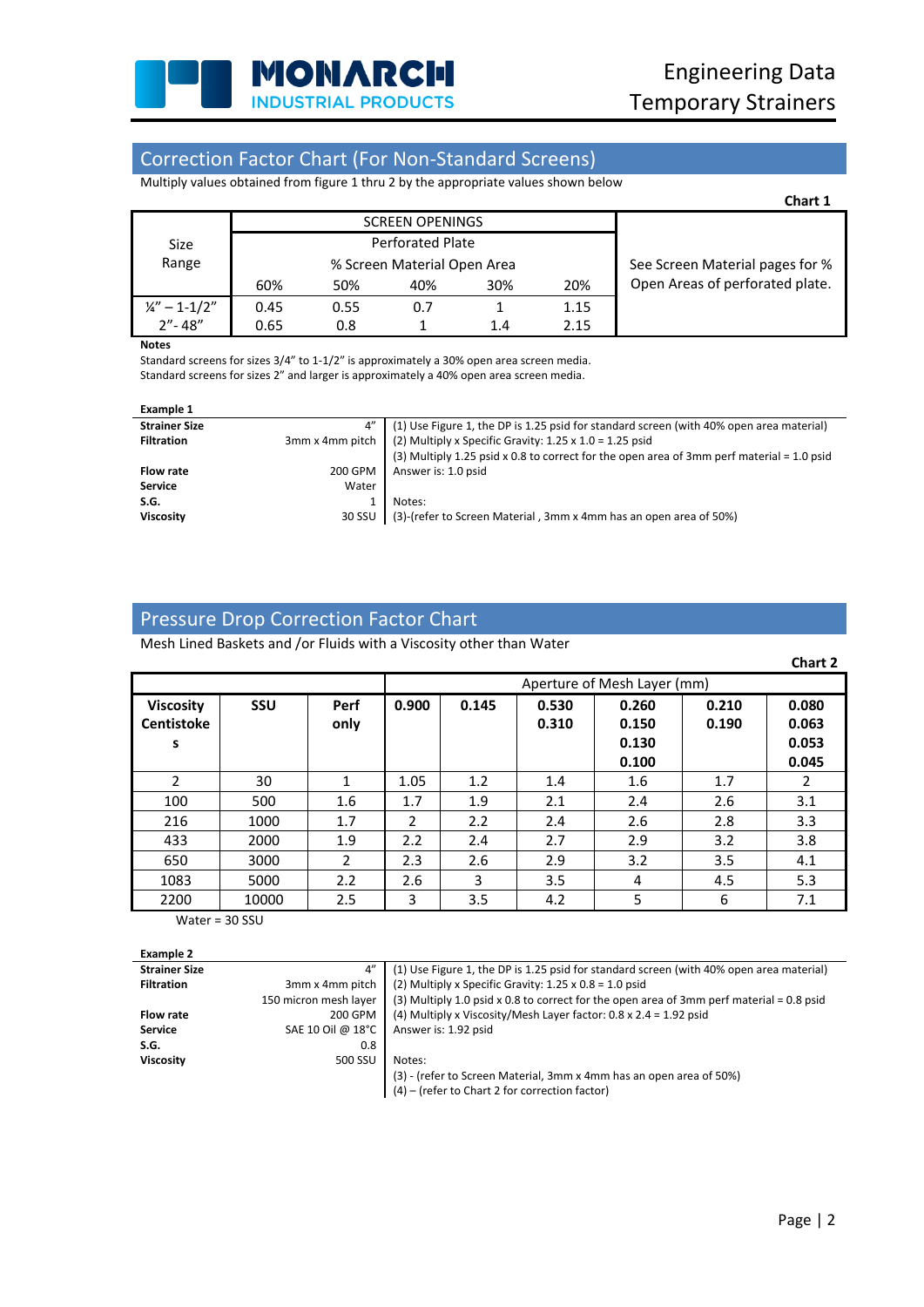

## Correction Factors for Clogged Screens

|         |      |                                        |      |      |      |      | Chart 3 |  |  |
|---------|------|----------------------------------------|------|------|------|------|---------|--|--|
| %       |      | Ratio of Free Screen Area to Pipe Area |      |      |      |      |         |  |  |
| Clogged | 10:1 | 8:1                                    | 6:1  | 4:1  | 3:1  | 2:1  | 1:1     |  |  |
| 10      |      |                                        |      |      |      |      | 3.15    |  |  |
| 20      |      |                                        |      |      |      | 1.15 | 3.9     |  |  |
| 30      |      |                                        |      |      |      | 1.4  | 5       |  |  |
| 40      |      |                                        |      |      |      | 1.8  | 6.65    |  |  |
| 50      |      |                                        |      |      | 1.25 | 2.5  | 9.45    |  |  |
| 60      |      |                                        |      | 1.15 | 1.8  | 3.7  | 14.5    |  |  |
| 70      |      |                                        |      | 1.75 | 2.95 | 6.4  | 26      |  |  |
| 80      |      | 1.1                                    | 1.75 | 3.6  | 6.25 | 14   | 58      |  |  |
| 90      | 2.3  | 3.45                                   | 6    | 13.5 | 24   | 55   |         |  |  |

Multiply values obtained from Pressure Drop Charts by the appropriate values shown below

**Example 3**

| <b>Strainer Size</b> | 6''     | (1) Use Figure 2, the DP is 0.13 psid for standard screen (with 40% open area material) |
|----------------------|---------|-----------------------------------------------------------------------------------------|
| <b>Filtration</b>    |         | 2mm x 3mm pitch (2) Multiply x Specific Gravity: 0.13 x 1.0 = 0.13 psid                 |
|                      |         | (3) Multiply 0.13 x 14.5 = 1.885 psid                                                   |
| <b>Flow rate</b>     | 200 GPM | Answer is: 1.885 psid                                                                   |
| <b>Service</b>       | Water   |                                                                                         |
| S.G.                 |         | Notes:                                                                                  |
| <b>Viscosity</b>     | 30 SSU  | The Effective Area of cone is 100% or 1:1 ratio                                         |
|                      |         | (3) Using Chart above we read the correction factor of 1:1 to be 14.5 at 60% clogged.   |

These curves are theoretical; actual results may vary depending on installation conditions and other variables. Use these values for reference only.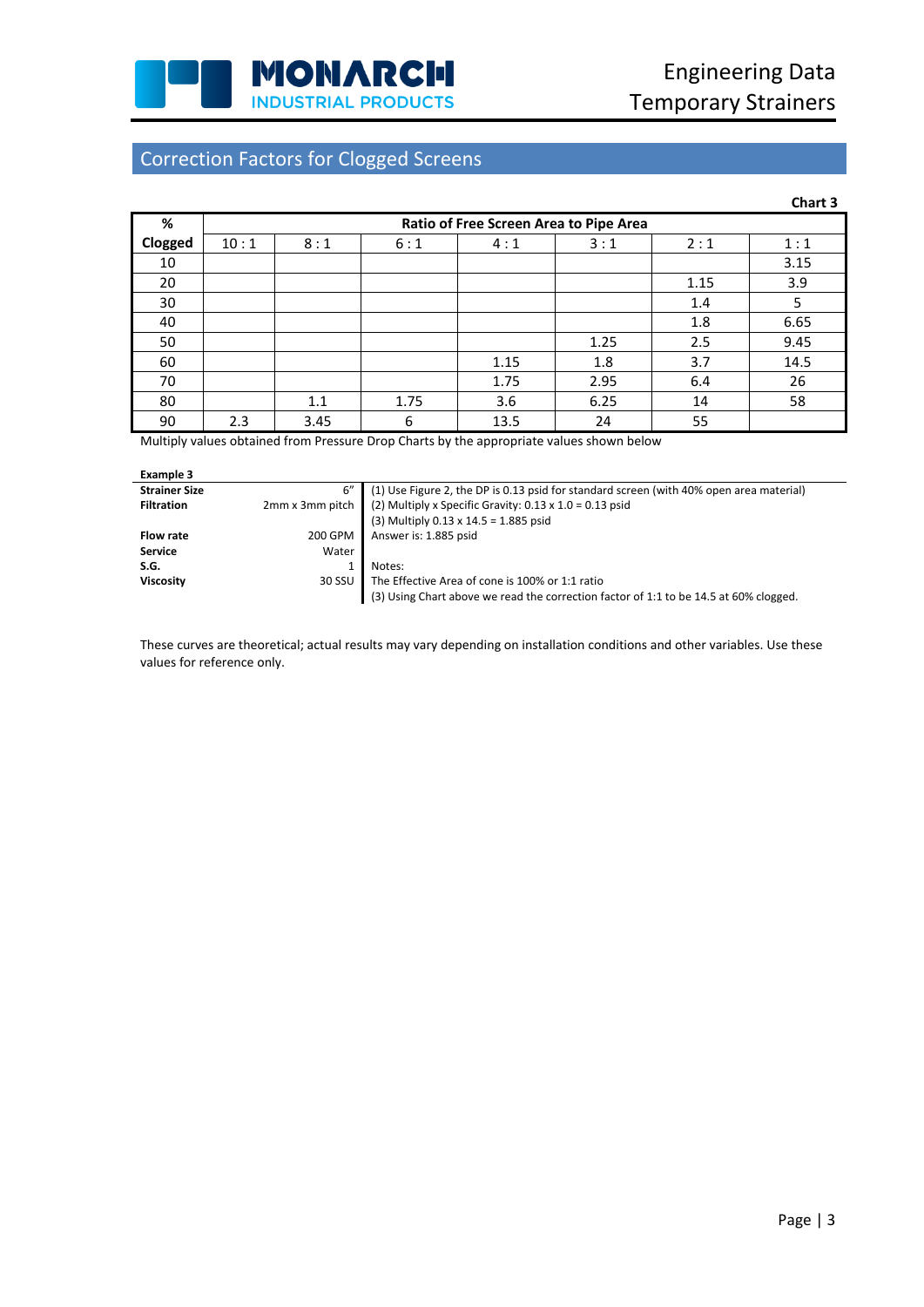## Perforated Metal

| <b>Material Grade</b> | Hole  | Hole Size               | Pitch                   | Open Area | <b>Thickness</b>        |
|-----------------------|-------|-------------------------|-------------------------|-----------|-------------------------|
|                       | Type  | mm                      | mm                      | $\%$      | mm                      |
| 304                   | Round | 0.5                     | L                       | 23        | 0.4                     |
| 304                   | Round | 0.8                     | 1.5                     | 25        | 0.5                     |
| 316                   | Round | 0.8                     | 1.5                     | 25        | 0.5                     |
| 304                   | Round | I                       | 2                       | 23        | 0.5                     |
| 304                   | Round | $\mathbf{I}$            | $\overline{2}$          | 23        | 0.75                    |
| 304                   | Round | $\mathsf{I}$            | $\mathbf{2}$            | 23        | $\mathbf{I}$            |
| 316                   | Round | IJ                      | $\overline{2}$          | 23        | 0.75                    |
| 304                   | Round | 1.5                     | 2.75                    | 26        |                         |
| 316                   | Round | 1.5                     | 2.75                    | 26        | $\mathsf I$             |
| 304                   | Round | $\overline{2}$          | 3.5                     | 30        | I                       |
| 304                   | Round | $\mathbf{2}$            | 3.5                     | 30        | 1.5                     |
| 304                   | Round | $\overline{2}$          | 3.5                     | 30        | 0.5                     |
| 316                   | Round | $\overline{2}$          | 3.5                     | 30        |                         |
| 304                   | Round | $\overline{2}$          | 3                       | 40        | ı                       |
| 304                   | Round | 3                       | $\overline{\mathbf{4}}$ | 50        | I                       |
| 316                   | Round | 3                       | $\overline{\mathbf{4}}$ | 50        |                         |
| 304                   | Round | 3                       | 5                       | 32        | ı                       |
| 304                   | Round | 3                       | 5                       | 32        | 1.5                     |
| 316                   | Round | $\overline{\mathbf{3}}$ | 5                       | 32        | I                       |
| 304                   | Round | 3                       | 5                       | 32        | $\overline{2}$          |
| 304                   | Round | 3                       | 5                       | 32        | 0.5                     |
| 316                   | Round | $\overline{\mathbf{3}}$ | 5                       | 32        | 1.5                     |
| 304                   | Round | $\overline{\mathbf{3}}$ | 5                       | 32        | I.                      |
| 304                   | Round | 3                       | 5                       | 32        | 1.5                     |
| 316                   | Round | $\overline{\mathbf{3}}$ | 5                       | 32        | $\overline{2}$          |
| 304                   | Round | $\overline{\mathbf{4}}$ | 5                       | 58        | I                       |
| 304                   | Round | 4                       | 6                       | 40        | I                       |
| 304                   | Round | $\overline{\mathbf{4}}$ | $\overline{7}$          | 29        | 1.5                     |
| 304                   | Round | $\overline{\mathbf{4}}$ | $\overline{7}$          | 29        | $\overline{2}$          |
| 316                   | Round | $\overline{\mathbf{4}}$ | $\overline{7}$          | 29        | 1.5                     |
| 316                   | Round | $\overline{\mathbf{4}}$ | $\overline{7}$          | 29        | $\overline{2}$          |
| 304                   | Round | 5                       | $\overline{10}$         | 23        | $\overline{\mathbf{3}}$ |
| 304                   | Round | 5                       | 6                       | 63        | $\overline{1}$          |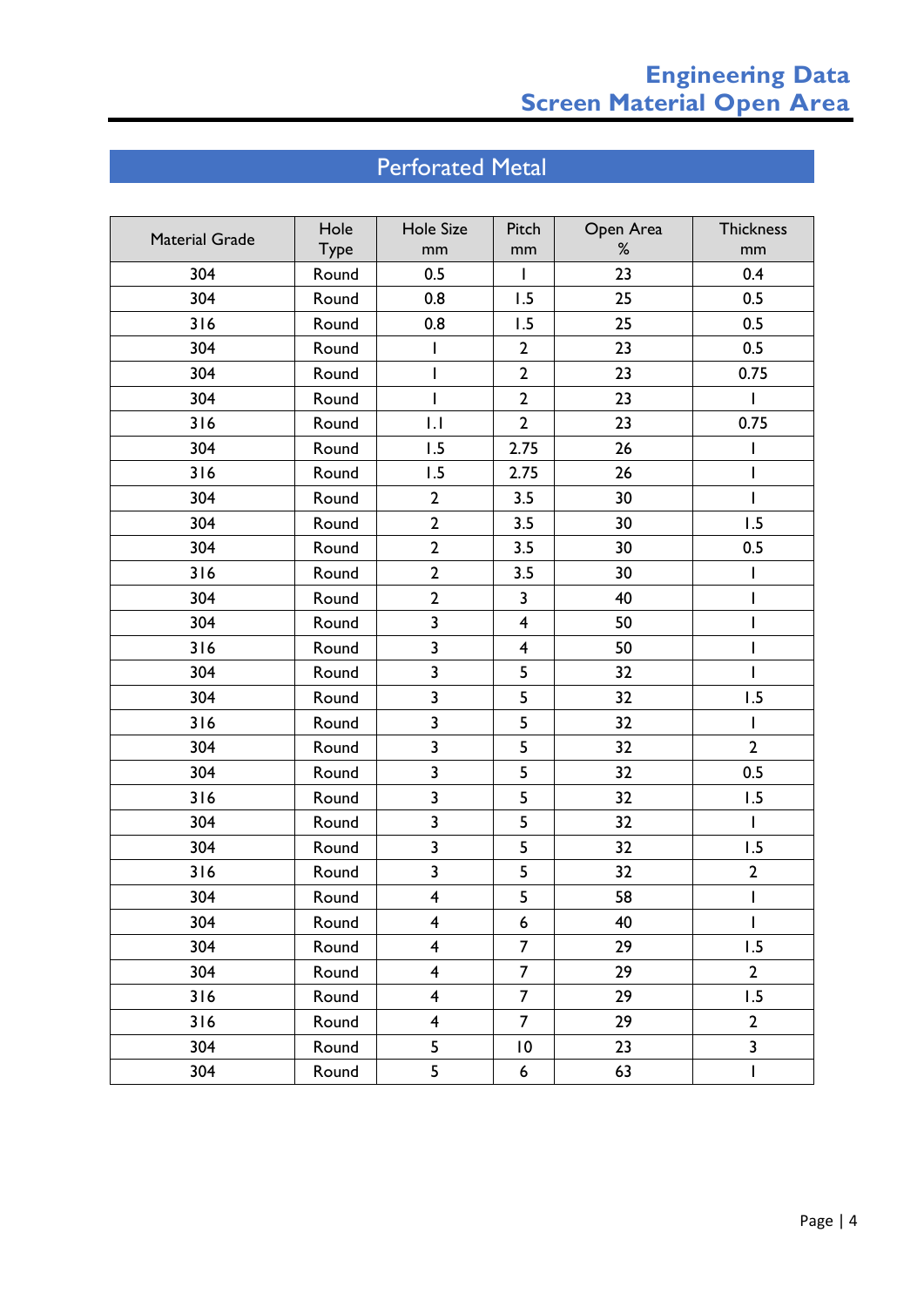## Perforated Metal

| <b>Material Grade</b> | Hole  | Hole Size       | Pitch          | Open Area | <b>Thickness</b>        |
|-----------------------|-------|-----------------|----------------|-----------|-------------------------|
|                       | Type  | mm              | mm             | $\%$      | mm                      |
| 304                   | Round | 5               | 6              | 63        | 1.5                     |
| 304                   | Round | 5               | $\overline{7}$ | 45        | 0.5                     |
| 304                   | Round | 5               | $\overline{7}$ | 45        | I                       |
| 316                   | Round | 5               | 7              | 45        | T                       |
| 304                   | Round | 5               | 8              | 35        | 1.5                     |
| 304                   | Round | 5               | 8              | 35        | $\overline{2}$          |
| 316                   | Round | 5               | 8              | 35        | 1.5                     |
| 304                   | Round | 5               | 8              | 35        | L                       |
| 304                   | Round | 5               | 8              | 35        | 1.5                     |
| 316                   | Round | 5               | 8              | 35        |                         |
| 304                   | Round | 6               | 12             | 23        | $\overline{\mathbf{3}}$ |
| 304                   | Round | 6               | 8.5            | 45        | 0.5                     |
| 304                   | Round | 6               | 8.5            | 45        |                         |
| 304                   | Round | 6               | 9              | 40        | T                       |
| 304                   | Round | 6               | 9              | 40        | $\overline{2}$          |
| 304                   | Round | 6               | 9              | 40        | 1.5                     |
| 304                   | Round | 8               | $\mathbf{H}$   | 47        |                         |
| 316                   | Round | 8               | $\mathbf{H}$   | 47        | I                       |
| 316                   | Round | 8               | $\mathbf{H}$   | 47        | 1.5                     |
| 304                   | Round | 8               | 12             | 40        | 1.5                     |
| 304                   | Round | 8               | 12             | 40        | $\overline{2}$          |
| 304                   | Round | 8               | 12             | 40        | $\overline{\mathbf{3}}$ |
| 304                   | Round | $\overline{10}$ | 13             | 53        | I                       |
| 304                   | Round | $\overline{10}$ | 13             | 53        | $\mathsf{I}$            |
| 304                   | Round | $\overline{10}$ | 15             | 40        | 1.5                     |
| 304                   | Round | $\overline{10}$ | 15             | 40        | $\mathbf{2}$            |
| 304                   | Round | $\overline{0}$  | 15             | 40        | 3                       |
| 316                   | Round | $\overline{10}$ | 15             | 40        | 1.5                     |
| 304                   | Round | $\overline{10}$ | 15             | 40        | 1.5                     |
| 304                   | Round | $ 2\rangle$     | 17             | 45        | 1.5                     |
| 304                   | Round | 15              | 20             | 50        | $\mathbf{I}$            |
| 304                   | Round | 15              | 21             | 46        | 1.5                     |
| 304                   | Round | 15              | 21             | 46        | $\overline{\mathbf{3}}$ |